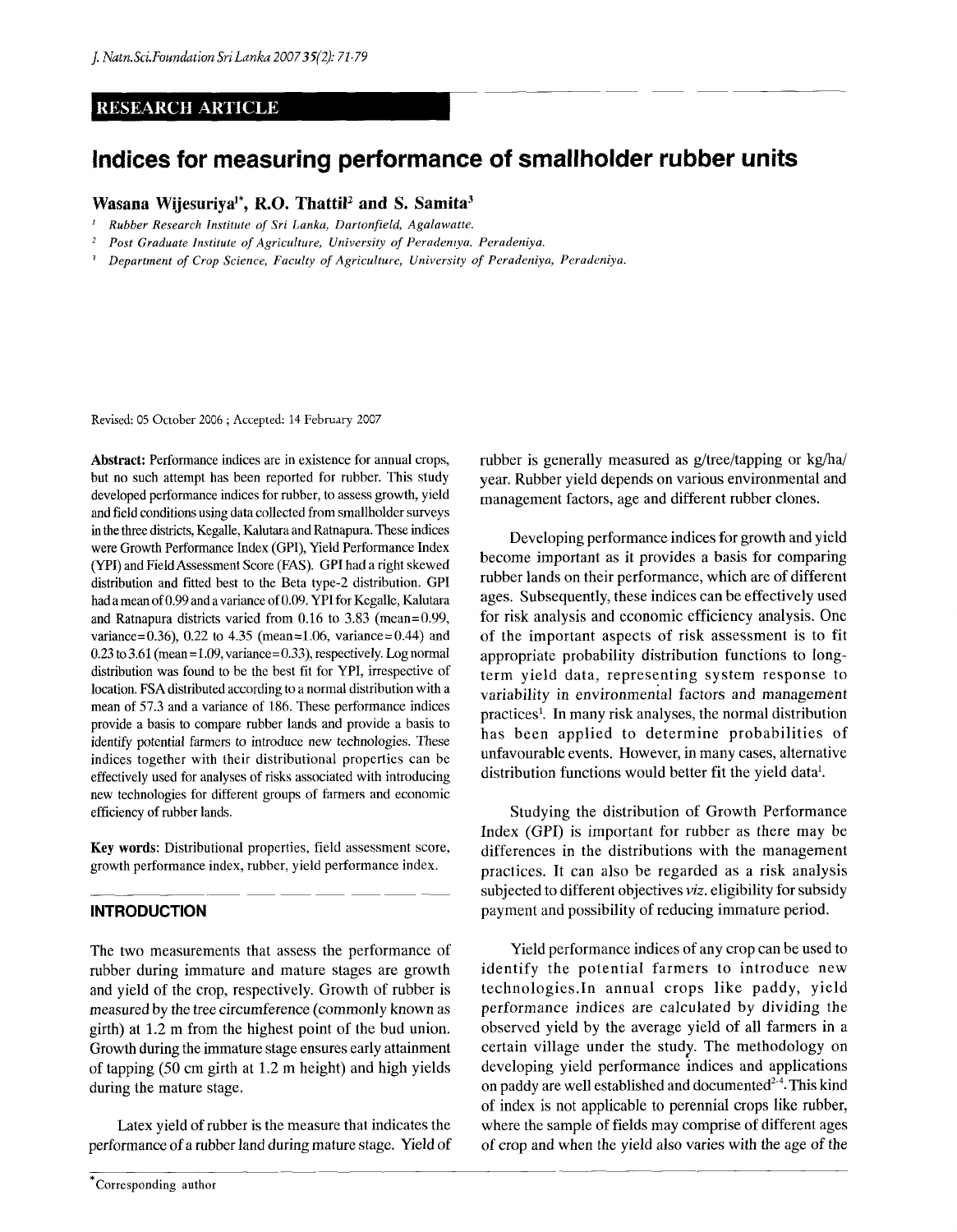crop. Hence, there is a basic need to develop indicators to assess performance of the rubber holdings, which may be useful in many ways in monitoring and planning

This paper introduces performance indices, a novel approach for rubber, based on a study carried out with the objectives to develop (a) a GPI taking into consideration the growth requirement for the eligibility for subsidy payments/early attainment of growth (b) a Yield Performance Index (YPI) for rubber based on the average yield profile of smallholdings and (c) a Field Assessment Score (FAS) based on field evaluation on major agronomic recommendations in the immature stage. The distributional properties of these developed indices were studied and an attempt was also made to relate the field conditions with the growth performance of the holdings.

# **METHODOLOGY**

### *Collection of data*

*Girth data:* Girth data were collected in a survey during the latter part of the year 2001 (Survey 1) covering all the Rubber Development Officer (RDO) ranges in the Kalutara district which included 160 immature holdings. The sampling technique used in this survey was a stratified random system with 4 strata with equal allocation. The RDO divisions were separated into 4 strata based on the performance of the holdings determined using the subsidy payment information<sup>5</sup>.

*Yield data:* This study employed the data collected under the project "Interactions between the Environment, Society and Technology - (INTEREST)" carried out by the Rubber Research Institute of Sri Lanka (RRISL) during the period 2002 to 2004 (Survey 2) in Kegalle, Kalutara and Ratnapura districts<sup>6</sup>. The yield data used in this study were from the rapid sample survey, which covered nine selected villages with 653 smallholder farmers in the above districts. The yield was collected as number of sheets produced per day with the average weight of rubber sheets to estimate the rubber yield when yield records were not available with the farmers.

*Condition of smallholder fields:* The data collected in technical evaluation of 160 immature holdings in Survey 1 using a field evaluation sheet (Table 1) were also employed in this study.

## *Construction of indices*

*Growth Performance Index (GPI)*: For the smallholder (owns extents less than 4 ha), maintaining a healthy uniform stand is of importance due to two reasons. One

is that, to qualify for a regular subsidy payment, there should be a continuous improvement in growth. The other objective is the reduction of immature period to bring the holding into tapping in 5 years<sup>7</sup>, which is clearly a possible task with adoption of recommended practices. The proposed index is as follows.

$$
GPI_{ik} = GTOB_{ik} / GTEX_{ik}
$$
 (1)

Where,  $GTOB<sub>ik</sub>$  = observed girth,  $GTEX<sub>ik</sub>$  = expected girth and  $GPI_{ik}$  = growth performance index at age *i* of the k<sup>th</sup> holding. Expected values change with the objective; i.e. (A) subsidy requirement or (B) reduced immature period as given in Table 2. The index based on girth requirement for subsidy payments was used for distribution fitting in this study.

Yield Performance Index (YPI)

 $YPI_{ii} = (Yd_0b_{ii}/Yd_1av_{ii})$  (2)

Where:  $YPI_{ii}$  is the yield performance index of  $i<sup>th</sup>$  holding at j<sup>th</sup> age, Yd\_ob<sub>.</sub>. = observed yield of the i<sup>th</sup> holding at j<sup>th</sup> age, and  $Yd$ <sub>-</sub> average yield for j<sup>th</sup> age.

The fitted yield distribution with age of the smallholdings in the 3 districts<sup>5</sup> was employed to estimate Yd\_av<sub>i</sub>

*Field Assessment Score (FAS):* The FAS was calculated for the fields based on an evaluation on technical recommendations of the immature rubber holdings falling into the 4 main field operations *viz.,* (i) land preparation (ii) field establishment (iii) ground cover management and (iv) other maintenance activities. A score is assigned<sup>5</sup> to each field according to a field evaluation sheet as given in Table 1.

#### *Distribution fitting*

The theoretical distributions fitted to the constructed indices were: a) Normal, b) Log normal, c) Gamma, and d) Beta type 2.

#### a) Normal distribution

The density function for the Normal distribution<sup>8</sup> is:

$$
f(x) = \frac{1}{\sigma \sqrt{2\pi}} e^{-\frac{1}{2} \left( \frac{x - \mu}{\sigma} \right)^2}
$$
................. (3)

The parameters to be estimated are  $\mu$  and  $\alpha$  The sample skewness is 0 with variance 6/n and the sample kurtosis is 0 with sampling variance 24/n.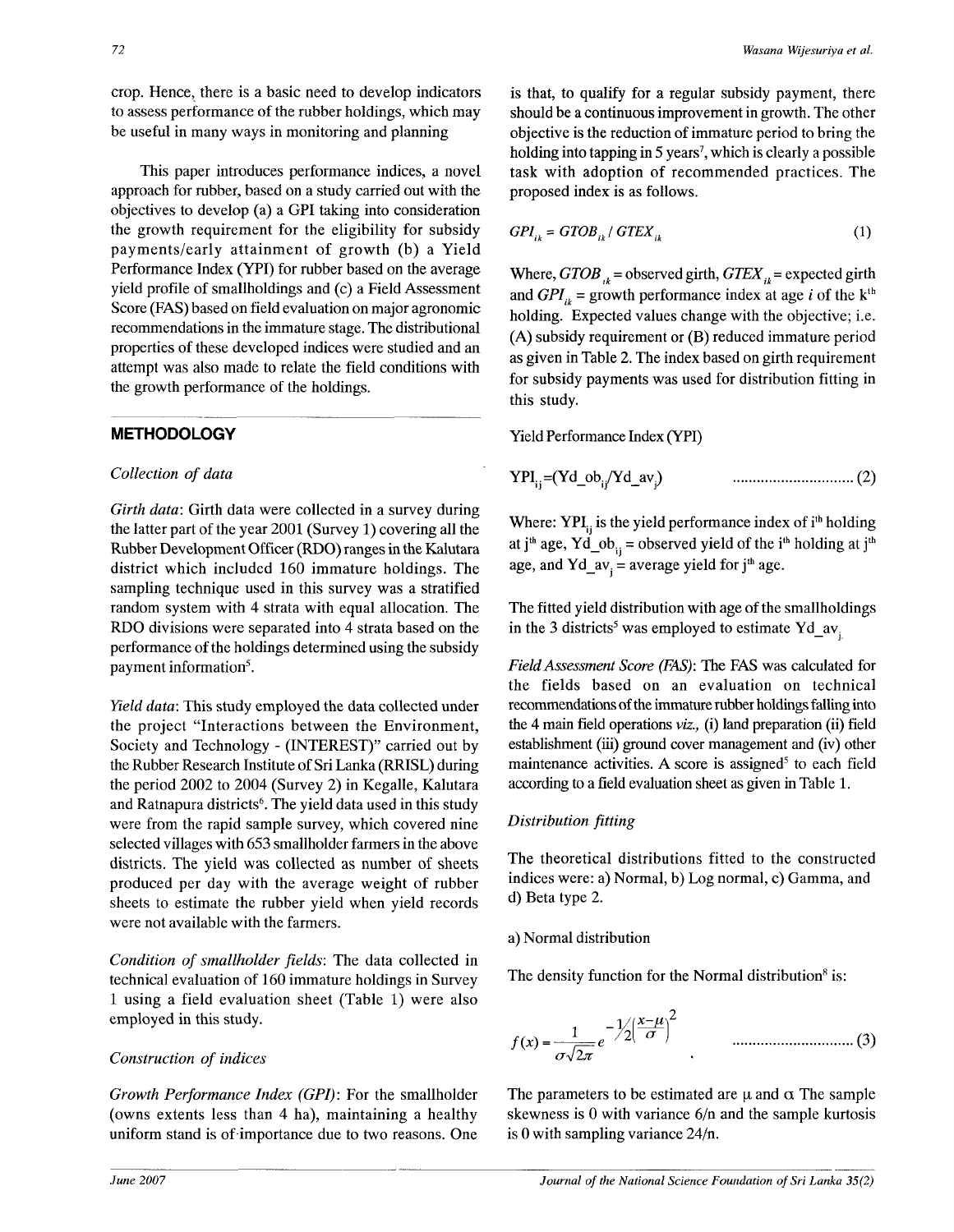|   | Field operation       |                                              | Max score  |     |
|---|-----------------------|----------------------------------------------|------------|-----|
|   | 1 Land Preparation    |                                              |            | 30  |
|   |                       |                                              |            |     |
| A |                       | Crop sanitation                              | 15         |     |
|   | I                     | Fence                                        |            |     |
|   | $\rm{II}$             | Unnecessary trees (inside holding/periphery) |            |     |
|   | Ш                     | Removal of roots                             |            |     |
| В |                       | Soil conservation (drain/terrace/platform)   | 15         |     |
|   | Ι                     | Number                                       |            |     |
|   | П                     | Dimensions                                   |            |     |
|   | Ш                     | Whether on contours                          |            |     |
|   | IV                    | Maintenance                                  |            |     |
|   | 2 Field Establishment |                                              |            | 25  |
| A |                       | Clone (budded/recommended/non mixed)         | 5          |     |
| в |                       | Recommended spacing                          | 5          |     |
| С |                       | Recommended stand                            | 10         |     |
| D |                       | Planting method (contour & depth)            | 5          |     |
|   |                       |                                              |            |     |
|   |                       | 3 Ground Cover Management                    |            | 20  |
| A |                       | Weeding (3' diameter around the plant)       | 5          |     |
| В | <b>B</b> 1            | Cover crop                                   | 15         |     |
|   |                       | Steps taken to establish                     |            |     |
|   |                       | Type (legume/mixed legume/other)             |            |     |
|   |                       | Percentage distribution                      |            |     |
|   |                       | Growth                                       |            |     |
| В | $B-2$                 | Intercropped lands                           | 15         |     |
|   |                       | Recommended crop                             |            |     |
|   |                       | Recommended spacing                          |            |     |
|   |                       | Maintenance                                  |            |     |
| В | $B-3$                 | Cover crop + Intercrop                       | 15         |     |
|   |                       | 4 Other Maintenance Activities               |            | 25  |
| A |                       | Plant growth                                 | 15         |     |
|   |                       | Girth according to age, clone and climate    |            |     |
|   |                       | Uniformity                                   |            |     |
|   |                       | Free of vacant patches                       |            |     |
| В |                       | Control of Branching                         | $\sqrt{5}$ |     |
|   |                       | Removal of stock shoots                      |            |     |
|   |                       | Removal of lateral shoots                    |            |     |
|   |                       | Branching above 8'                           |            |     |
| С |                       | Disease control                              | 5          |     |
|   |                       |                                              |            |     |
|   | TOTAL SCORE           |                                              |            | 100 |

|  |  |  |  |  |  |  |  |  |  |  |  | Table 1: The field scoring sheet with allotted marks for each field activity |  |
|--|--|--|--|--|--|--|--|--|--|--|--|------------------------------------------------------------------------------|--|
|--|--|--|--|--|--|--|--|--|--|--|--|------------------------------------------------------------------------------|--|

Source Wijesuriya, B W<sup>5</sup>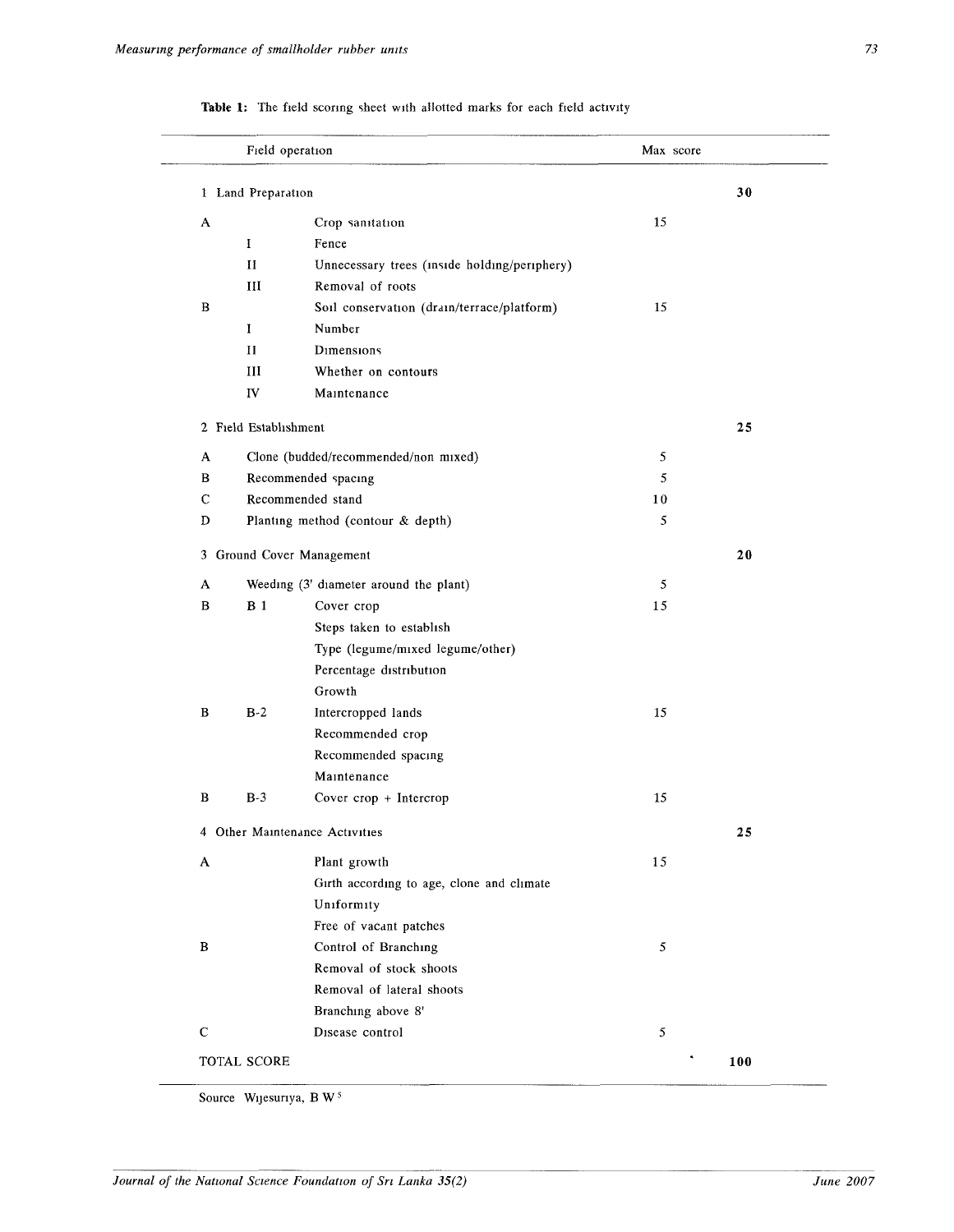Table 2: Required girth of rubber for (a) eligibility for regular subsidy payments and (b) early attainment of tapping in 5 years

| Year           | Required girth (cm) under different objectives |                                                  |
|----------------|------------------------------------------------|--------------------------------------------------|
|                | Eligibility for regular subsidy<br>payments    | Early attainment of tappable<br>girth in 5 years |
| 1              | 6                                              | 10                                               |
| $\overline{2}$ | 10                                             | 20                                               |
| 3              | 16                                             | 30                                               |
| 4              | 25                                             | 40                                               |
| 5              | 32                                             | $50*$<br>$\tilde{\phantom{a}}$                   |
| 6              | $50*$                                          |                                                  |

60% of the trees in a holding should obtain a girth of 50 cm to start tappping

#### b) Log normal distribution

The Log normal distribution assumes that  $log(X)$  is normally distributed with mean  $\mu$  and variance  $\sigma$ . An additional location parameter *a* can be included in the model and the normal distribution is fitted to  $log(X-a)$ . The density function<sup>8</sup> is:

$$
f(x) = \frac{1}{x\sqrt{2\pi\sigma}} \exp\left[-(\log_e x - \mu)^2 / 2\sigma^2\right] I_{(0,\infty)}(x) \tag{4}
$$

Where,  $-\alpha < a < b < \alpha$ ,  $\beta > 0$ 

$$
mean = \exp\left[\mu + \frac{1}{2}\sigma^2\right] \qquad \text{and} \qquad
$$

variance = 
$$
\exp(2\mu + \sigma^2)
$$
 {exp( $\sigma^2$ ) -1}.

#### c) Gamma distribution

The density function for the 2-parameter model is:

$$
f(x) = b^k x^{k-1} \frac{e^{-bx}}{\Gamma(k)}
$$
  
\nwhere,  $\Gamma(k) = \int_0^\infty x^{k-1} e^{-x} dx$  (5)

with mean  $\mu = k/b$  and variance  $kb^2$ . The special cases are when *k=l,* gamma distribution becomes an exponential distribution, if  $b=1/2$  it is a  $\chi^2$  distribution with 2k degrees of freedom and if *b-1,* gamma tends to be the standard normal as *k* reaches infinity.

## d) Beta type 2 distribution

The beta distribution is suitable for fitting proportions or ratios. Two types are available, where type 1 is a twoparameter model restricted to values in the range  $0 < x < 1$ . The beta type 2 is suitable for any positive continuous data and has 3 parameters. The density function<sup>9</sup> for this type is:

$$
f(x) = \frac{b^p x^{p-1}}{(1 + bx)^{p+q} B(p,q)} \, \text{x>0.}
$$
 (6)

The distribution has mean  $\mu=p/\{b(q-1)\}\$  and variance  $V=p(p+q-1)/{b^2(q-1)^2(q-2)}$ 

The DISTRIBUTION directive in Genstat 7 was employed in distribution fitting. The goodness of fit of the fitted distributions was assessed by the associated probability values of residual deviances, which have an asymptotic chi-squared distribution with the specified degrees of freedom<sup>9</sup>.

#### **RESULTS AND DISCUSSION**

## **Descriptive statistics and distributional properties of GPI**

**GPI** has a positively skewed distribution as shown in Figure 1. GPI values varied from 0.39 to 2.13 with a mean of 0.99 and the coefficient of variation (CV) is 30. Table 3 gives the deviances of the fitted distributions and the estimates of theoretical distributions. The results presented in Table 3 also suggest that GPI departed from normality, as the deviance observed was 35.19 on 23 d.f. resulting an approximate  $\chi^2$  probability of <0.05. Other 3 models satisfactorily fit the data, according to the probability values of resulting deviances shown in Table 3. Beta type 2, Gamma and Log normal distributions fit to the GPI values satisfactorily as the deviances are not significant. Among them, the model Beta type 2 had the highest p-value and hence was the best fit.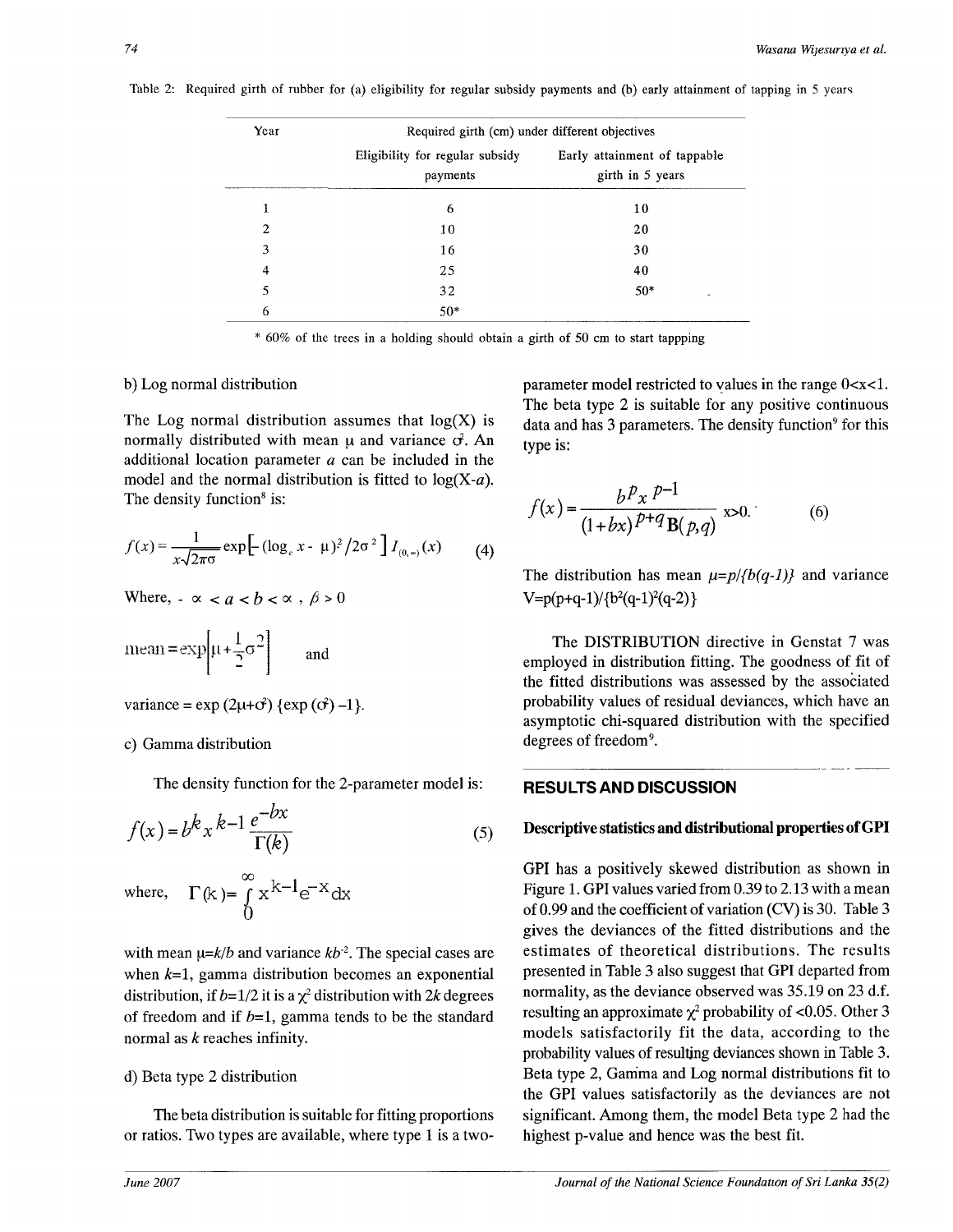

**Figure 1:** Distribution of the GPI

**Table 3:** The results of fitting different distributions to Growth Performance Index (GPI)

| Distribution | Estimates of parameters Deviance and approx. | $\chi^2$ probability |
|--------------|----------------------------------------------|----------------------|
| Normal       | $\mu = 0.99$ (0.02)                          | 35 19 on 23 d.f.     |
|              | $\sigma = 0.30$ (0.02)                       | p<0.05               |
| Log Normal   | $\mu = -0.06$ (0.02)                         | 20.98 on 23 d f.     |
|              | $\sigma = 0.31$ (0.02)                       | $p=0.60$             |
| Gamma        | $k = 10.69$ (1.18)                           | 19.21 on 23 d $f$ .  |
|              | $b = 10.85$ (1.22)                           | $p=0.70$             |
| Beta type 2  | $p = 16.90(7.44)$                            | 16.30 on 22 d.f.     |
|              | $q = 33.33(13.48)$                           | $p=0.80$             |
|              | $b = 0.53(0.19)$                             |                      |

Note: Values in parentheses are corresponding standard errors.

# **Descriptive statistics and distributional properties of YPI**

The mean of YPI in the Ratnapura district was 1.09 and followed by the Kalutara and Kegalle districts with 1.06 and 0.99, respectively. The Ratnapura district had the lowest CV (52) while the districts Kegalle and Kalutara had CV values of 61 and 62, respectively. In all 3 districts, YPI had positively skewed distributions. Table 4 presents the deviances and associated probabilities of the fitted distributions and the estimates of theoretical distributions. The probability levels (p< 0.001) observed in the 3 districts for the normal distribution suggest that **YPI** departs significantly from the normality. Log normal distribution was found to be the best fit for all the districts and for pooled **YPI** according to the associated probability levels of the deviances presented in Table 4. The fitted Log normal distributions to **YPI** of the 3 districts are given in Figure 2.

# **Descriptive statistics and distributional properties of FAS**

FAS has a mean of 57.3 and varied in the range 26 to 89. The deviances and associated probabilities of the fitted distributions and the estimates of theoretical distributions are given in Table 5. The Normal distribution was found to be the best fit with a deviance of 16.6 on 17 d.f. ( $p=0.5$ ). The observed and fitted frequencies are depicted in Figure 3.



**Figure** 2: Fitted Log normal distributions to yield performance index (YPI) in 3 districts



**Figure 3:** Observed frequencies and fitted normal distribution to Field Assessment Score (FAS)



**Figure 4:** Fitted distributions of growth performance indices (GPI) for field assessment score (FAS) categories (low adopters and medium adopters - Log\_normal, high adopters - normal)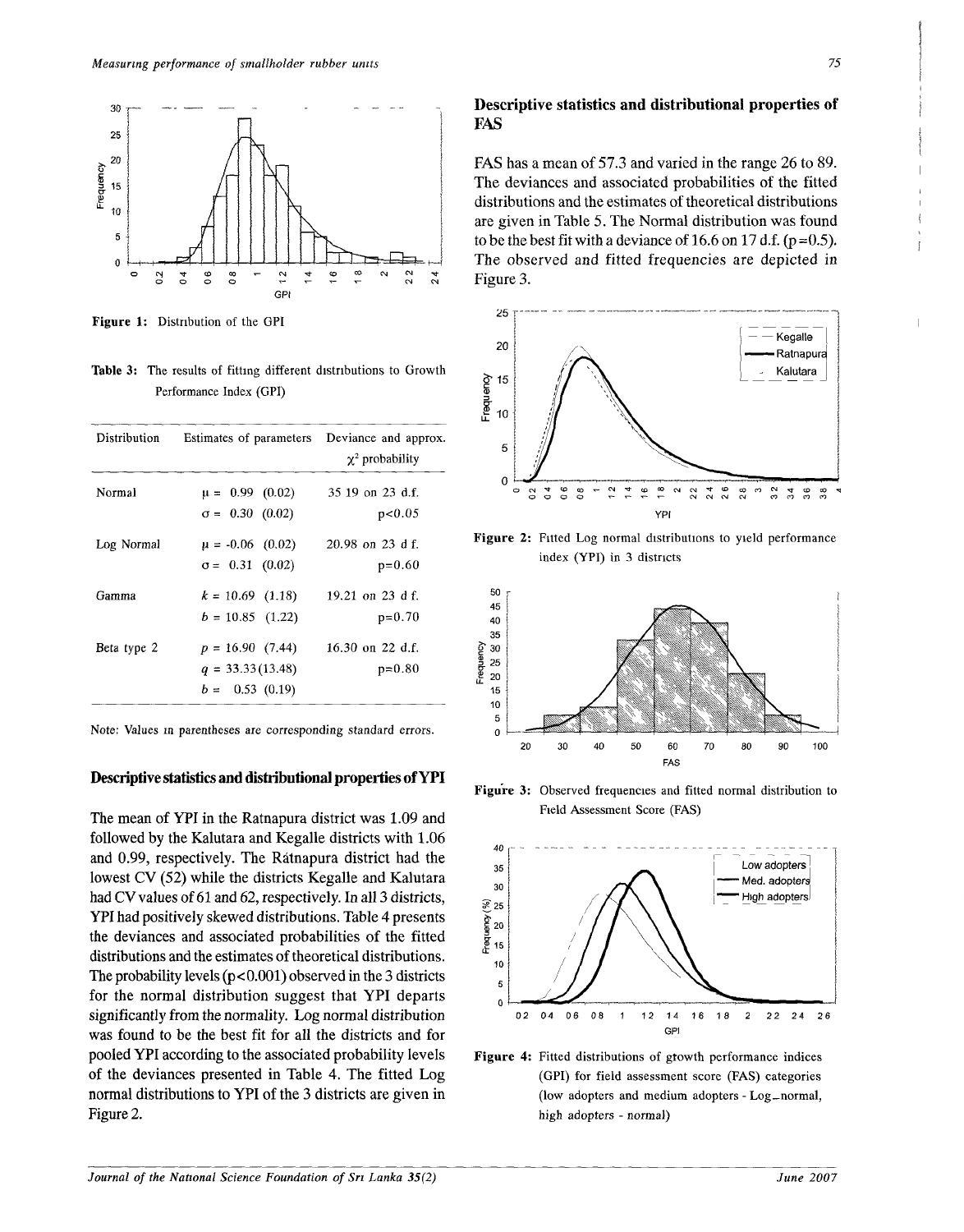| District      | Distribution | Estimates of parameters | Deviance and approx $\chi^2$ probability |
|---------------|--------------|-------------------------|------------------------------------------|
|               | Normal       |                         |                                          |
| Kalutara      |              | $\mu = 0.99$ (0.06)     | 61 44 on 10 d f (p<0 001)                |
|               |              | $\sigma = 0.66$ (0.05)  |                                          |
| Kegalle       |              | $\mu = 0.99$ (0.05)     | 76 03 on 10 d f (p<0 001)                |
|               |              | $\sigma = 0.60$ (0.04)  |                                          |
| Ratnapura     |              | $\mu = 109(005)$        | 47 69 on 10 d f (p<0 001)                |
|               |              | $\sigma = 0.57$ (0.03)  |                                          |
| All districts |              | $\mu = 104(004)$        | 100 2 on 10 d f $(p<0.001)$              |
|               |              | $\sigma = 0.59$ (0.03)  |                                          |
|               |              |                         |                                          |
|               | Log normal   |                         |                                          |
| Kalutara      |              | $\mu$ = -0 11 (0 06)    | 13 32 on 10 d f<br>$(p=0.20)$            |
|               |              | $\sigma = 0.58(0.04)$   |                                          |
| Kegalle       |              | $\mu$ = -0 14 (0 04)    | 889 on 10 d f<br>$(p=0.60)$              |
|               |              | $\sigma = 0.52(0.03)$   |                                          |
| Ratnapura     |              | $\mu$ = -0 04 (0 04)    | 11 64 on 10 d f<br>$(p=0.30)$            |
|               |              | $\sigma = 0.52(0.03)$   |                                          |
| All districts |              | $\mu$ = -0 09 (0 03)    | 954 on 10 d f<br>$(p=0.50)$              |
|               |              | $\sigma = 0.52(0.02)$   |                                          |
|               | Gamma        |                         |                                          |
| Kalutara      |              | $k = 317(041)$          | 19 90 on 10 d f $(p<0.05)$               |
|               |              | $b = 1085(123)$         |                                          |
| Kegalle       |              | $k = 369(042)$          | 18 73 on 10 d f<br>(p<0.05)              |
|               |              | $b = 370(045)$          |                                          |
| Ratnapura     |              | $k = 405(047)$          | 13 16 on 10 d f<br>$(p=0 20)$            |
|               |              | $b = 371(046)$          |                                          |
| All districts |              | $k = 383(031)$          | 18 60 on 10 d f<br>(p<0.05)              |
|               |              | $b = 367(032)$          |                                          |
|               | Beta type 2  |                         |                                          |
| Kalutara      |              | $p = 672(227)$          | 16 30 on 9 d f ( $p=0$ 05)               |
|               |              | $q = 632(289)$          |                                          |
|               |              | $b = 119(017)$          |                                          |
| Kegalle       |              | $p = 879(334)$          | 19 52 on 9 d f (p=0 02)                  |
|               |              | $q = 707(219)$          |                                          |
|               |              | $b = 145 (052)$         |                                          |
| Ratnapura     |              | $p = 584(184)$          | 39 80 on 9 d f (p<0 001)                 |
|               |              | $q = 1322(512)$         |                                          |
|               |              | $b = 0.44$ (0.15)       |                                          |
| All districts |              | $p = 727(185)$          | 14 6 on 9 d f (p=0 10)                   |
|               |              | $q = 855(254)$          | ٠                                        |
|               |              | $b = 0.92(0.52)$        |                                          |
|               |              |                         |                                          |

Note Values in parentheses are corresponding standard errors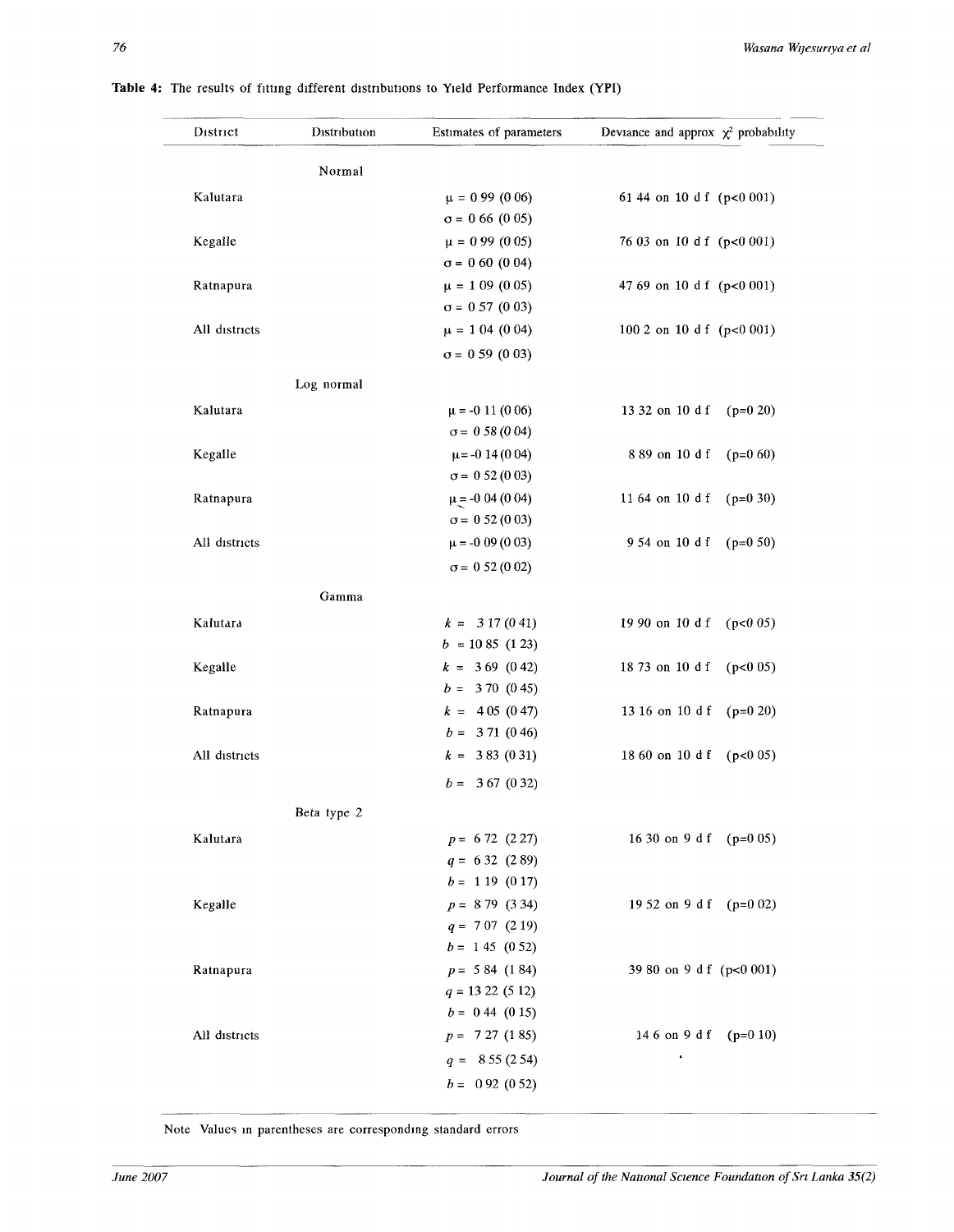# **Relationship between FAS and GPI**

FAS takes into account, all aspects of a rubber holding as indicated in Table 1, while growth performance indices only take into account the growth performance of the rubber holding. A positive relationship ( $r = 0.48$ ,  $p < 0.001$ , n =160) was found between FAS and GPI values derived from the rubber holdings in Survey 1. The mean shifted towards right side with the increase of FAS. The coefficient of variation was highest m 'low adopters' and lowest m 'high adopters', which gives an idea of the uniformity of GPI in the group of 'high adopters'.

The Log normal distribution was the best fit to the GPI of both 'low adopters' and 'medium adopters' (Tables 6a and 6b) while the GPI of category 'high adopters' fitted to normal distribution (Table 6c). The fitted distributions of GPI for the 3 FAS categories are depicted in Figure 4.

| Distribution | Estimates of parameters | Deviance and approx $\chi^2$ probability |
|--------------|-------------------------|------------------------------------------|
| Normal       | $\mu = 5731(108)$       | 16 6 on 17 d f $p=0.50$                  |
|              | $\sigma$ = 13 59 (0 76) |                                          |
| Log Normal   | $\mu = 402(002)$        | 31 85 on 17 d f p<0 0                    |
|              | $\sigma = 0.26$ (0.01)  |                                          |
| Gamma        | $k = 1632(182)$         | $25\ 27$ on 17 d f p<0 10                |
|              | $b = 0.28(0.03)$        |                                          |
| Beta type 2  | $p = 1212(365)$         | $2451$ on 16 d f p<0 10                  |
|              | $q = 2465(635)$         |                                          |
|              | $b = 0.54(0.78)$        |                                          |

Table 5: The results of fitting different distributions to Field Assessment Score (FAS)

Note Values in parentheses are corresponding standard errors

| <b>Table 6a</b> The results of fitting different distributions to GPI when $FAS < 50$ |  |  |  |  |  |  |  |
|---------------------------------------------------------------------------------------|--|--|--|--|--|--|--|
|---------------------------------------------------------------------------------------|--|--|--|--|--|--|--|

| Distribution | Estimates of parameters | Deviance and approx $\chi^2$ probability |
|--------------|-------------------------|------------------------------------------|
| Normal       | $\mu = 0.89(0.06)$      | 30 86 on 17 d f p<0 02                   |
|              | $\sigma = 0.38(0.04)$   |                                          |
| Log Normal   | $\mu = -0.18(0.05)$     | 13 94 on 17 d f $p=0$ 70                 |
|              | $\sigma = 0.35(0.04)$   |                                          |
| Gamma        | $k = 741(153)$          | 18 35 on 17 d f $p=0$ 40                 |
|              | $b = 829(177)$          |                                          |
| Beta type 2  | $p = 1180(432)$         | 13 98 on 16 d f $p=0$ 60                 |
|              | $q = 2628(679)$         |                                          |
|              | $b = 0.52(0.07)$        | ٠                                        |

Note- Values in parentheses are corresponding standard errors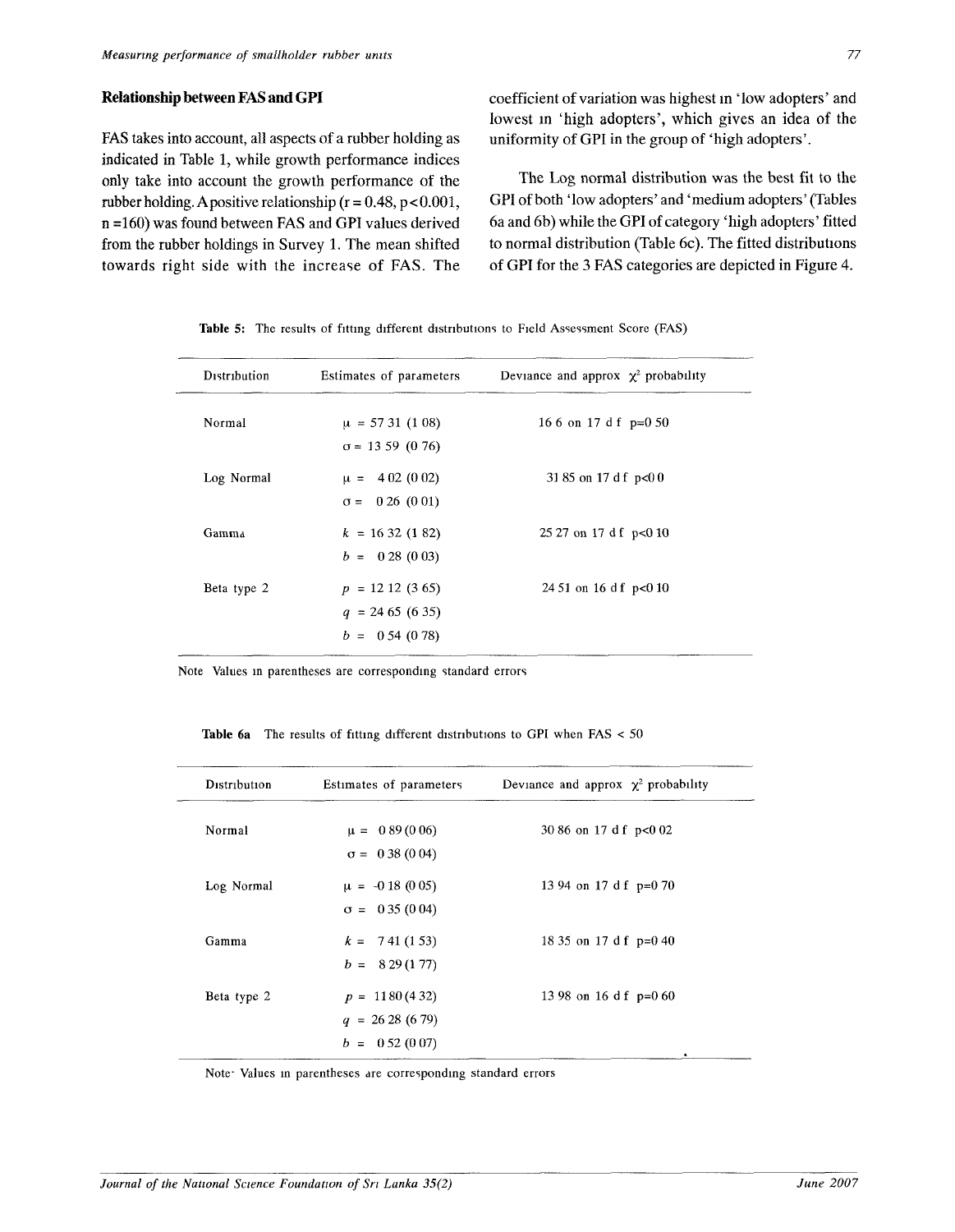| Estimates of parameters | Deviance and approx. $\chi^2$ probability |
|-------------------------|-------------------------------------------|
| $\mu = 0.99$ (0.03)     | 21.75 on 17 d.f. $p=0.20$                 |
| $\sigma = 0.27$ (0.02)  | ٠                                         |
| $\mu = -0.05$ (0.03)    | 16.21 on 17 d.f. $p=0.50$                 |
| $\sigma = 0.27$ (0.02)  |                                           |
| $k = 13.86$ (2.19)      | 18.47 on 17 d.f. $p=0.30$                 |
| $b = 13.97(2.25)$       |                                           |
| $p = 14.75(4.67)$       | 16.56 on 16 d.f. $p=0.40$                 |
| $q = 29.98(8.56)$       |                                           |
| $b = 0.52 \ (0.15)$     |                                           |
|                         |                                           |

**Table 6b;** The results of fitting different distributions to GPI when 50 < FAS < 69

Note: Values in parentheses are corresponding standard errors.

| Distribution | Estimates of parameters | Deviance and approx. $\chi^2$ probability |
|--------------|-------------------------|-------------------------------------------|
| Normal       | $\mu = 1.11(0.04)$      | 6.39 on 17 d.f. $p>0.90$                  |
|              | $\sigma = 0.22(0.03)$   |                                           |
| Log normal   | $\mu = 0.08$ (0.04)     | 8.59 on 17 d.f. $p>0.90$                  |
|              | $\sigma = 0.21$ (0.03)  |                                           |
| Gamma        | $k = 23.29(5.53)$       | 9.65 on 17 d.f. $p > 0.90$                |
|              | $b = 1.09(5.06)$        |                                           |
| Beta type 2  | $p = 16.59(5.63)$       | 8.97 on 16 d.f. $p>0.90$                  |
|              | $q = 28.97(7.65)$       |                                           |
|              | $b = 0.59(0.15)$        |                                           |

**Table 6c:** The results of fitting different distributions to GPI when FAS is  $>= 70$ 

Note: Values in parentheses are corresponding standard errors.

# **CONCLUSION**

The index, GPI departed from normality and has a right skewed distribution and fitted best to the Beta type 2 distribution. GPI varied from 0.39 to 2.13 with a mean of 0.99. normal distribution was found to be the best fit for YPI. YPI varied from 0.16 to 3.83 (mean=0.99), 0.22 to 4.35 (mean=1.06) and 0.23 to 3.61 (mean=1.09) for the districts Kegalle, Kalutara and Ratnapura, respectively. FAS distributed according to a normal distribution with a mean of 57.3 and ranged from 26 to 89. FAS had a significant

positive relationship with GPI ( $r=0.48$ ,  $p<0.001$ ). The proposed index, FAS is of practical use to extension workers to monitor the status of rubber lands and can be employed to evaluate the lands for the purpose of releasing subsidy payments.

Although the distribution of GPI is right skewed it was observed that when the distributions of GPI were studied under 'low', 'medium' and 'high' adopter categories, only 'low' and 'medium' categories departed from normality. The shifting of distributions of GPI towards right, when adoption levels change from 'low' to 'high'